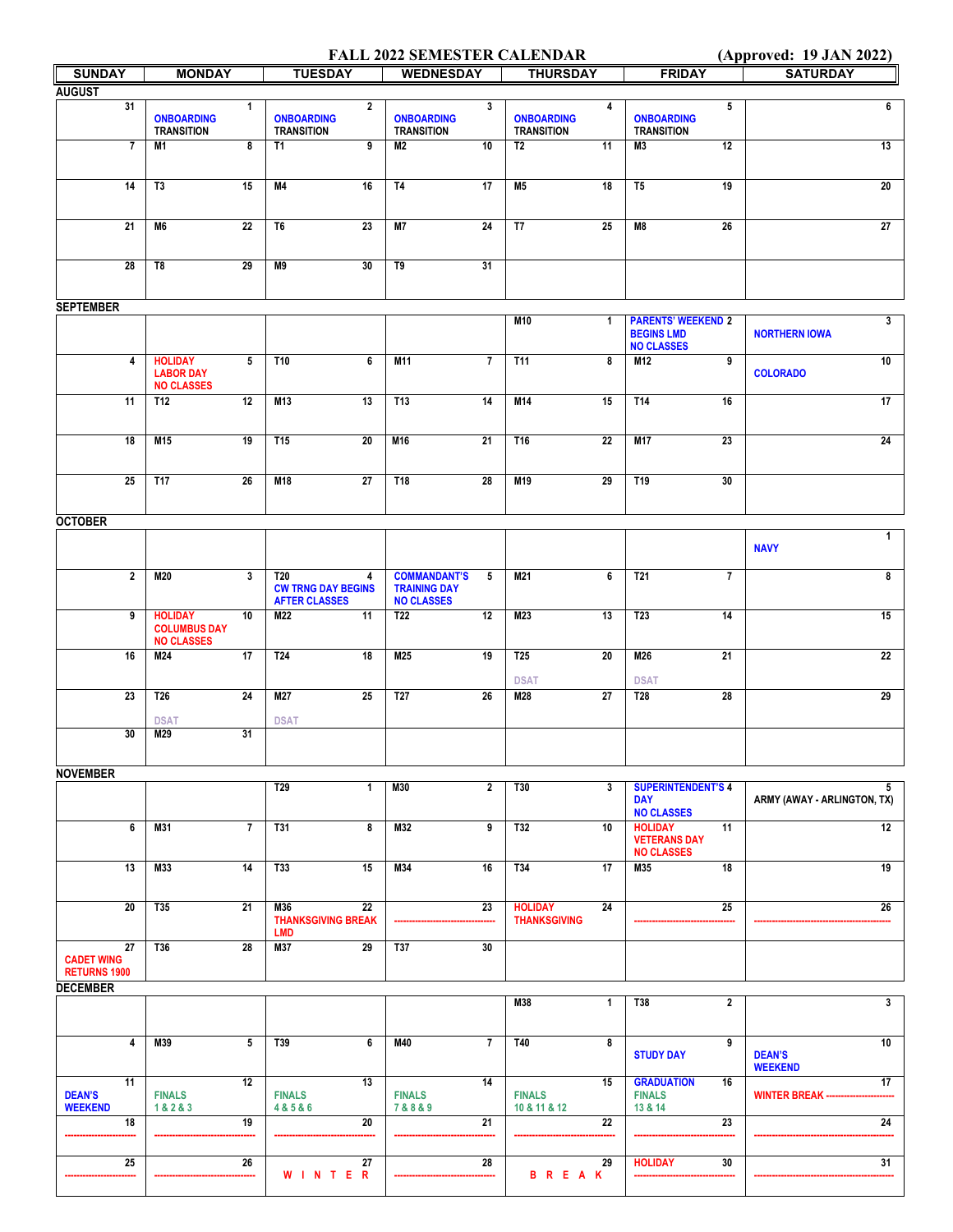## **SPRING 2023 SEMESTER CALENDAR** (Approved: 19 JAN 2022)

| <b>SUNDAY</b>                                              | <b>MONDAY</b>                                                          | <b>TUESDAY</b>                      | <b>WEDNESDAY</b>                                                      | <b>THURSDAY</b>                                                      | <b>FRIDAY</b>                                                        | <b>SATURDAY</b>                      |
|------------------------------------------------------------|------------------------------------------------------------------------|-------------------------------------|-----------------------------------------------------------------------|----------------------------------------------------------------------|----------------------------------------------------------------------|--------------------------------------|
| <b>JANUARY</b>                                             |                                                                        |                                     |                                                                       |                                                                      |                                                                      |                                      |
| 1<br><b>NEW YEAR'S</b><br><b>DAY</b>                       | $\overline{2}$<br><b>HOLIDAY</b>                                       | $\overline{\mathbf{3}}$             | 4                                                                     | $5\phantom{.0}$<br><b>CADET WING</b><br><b>RETURNS 1900</b>          | 6<br><b>TRANSITION</b>                                               | $\overline{7}$<br><b>TRANSITION</b>  |
| $\overline{\mathbf{8}}$                                    | M1<br>$\overline{9}$                                                   | <b>T1</b><br>10                     | M <sub>2</sub><br>11                                                  | <b>T2</b><br>12                                                      | 13<br>M <sub>3</sub>                                                 | 14                                   |
| 15                                                         | <b>HOLIDAY</b><br>16<br><b>MARTIN LUTHER KING</b><br><b>NO CLASSES</b> | T <sub>3</sub><br>17                | M4<br>18                                                              | <b>T4</b><br>19                                                      | 20<br><b>M5</b>                                                      | 21                                   |
| 22                                                         | 23<br>T <sub>5</sub>                                                   | M6<br>24                            | T <sub>6</sub><br>25                                                  | <b>M7</b><br>26                                                      | T7<br>27                                                             | 28                                   |
| 29                                                         | 30<br>M8                                                               | T8<br>31                            |                                                                       |                                                                      |                                                                      |                                      |
| <b>FEBRUARY</b>                                            |                                                                        |                                     |                                                                       |                                                                      |                                                                      |                                      |
|                                                            |                                                                        |                                     | <b>SUPERINTENDENT'S 1</b><br><b>DAY</b><br><b>NO CLASSES</b>          | M9<br>$\overline{2}$                                                 | T9<br>3                                                              | 4                                    |
| $5\phantom{.0}$                                            | M10<br>6                                                               | T10<br>$\overline{7}$               | M11<br>8                                                              | <b>T11</b><br>9                                                      | M12<br>10                                                            | 11                                   |
| $\overline{12}$                                            | T12<br>13                                                              | M13<br>14                           | T13<br>15                                                             | M14<br>16                                                            | T14<br>17                                                            | 18                                   |
| 19                                                         | <b>HOLIDAY</b><br>20<br><b>PRESIDENTS' DAY</b><br><b>NO CLASSES</b>    | M15<br>21                           | T15<br>22<br><b>NAT'L CHAR &amp; LDRSP</b><br><b>SYMPOSIUM (NCLS)</b> | M16<br>23<br><b>NCLS</b>                                             | 24<br><b>NCLS</b><br><b>NO CLASSES</b>                               | 25                                   |
| 26                                                         | 27<br>T16                                                              | M17<br>28                           |                                                                       |                                                                      |                                                                      |                                      |
| <b>MARCH</b>                                               |                                                                        |                                     |                                                                       |                                                                      |                                                                      |                                      |
|                                                            |                                                                        |                                     | <b>T17</b><br>$\mathbf{1}$                                            | $\overline{2}$<br>M18                                                | T18<br>3                                                             | 4                                    |
| $\overline{5}$                                             | M19<br>6                                                               | T19<br>$\overline{7}$               | M20<br>8                                                              | <b>T20</b><br>9<br><b>RECOGNITION BEGINS</b><br><b>AFTER CLASSES</b> | 10<br><b>RECOGNITION</b><br><b>NO CLASSES</b>                        | 11<br><b>RECOGNITION</b>             |
| 12                                                         | M21<br>13                                                              | T <sub>21</sub><br>14               | M22<br>15                                                             | T <sub>22</sub><br>16                                                | M23<br>17                                                            | 18                                   |
| 19                                                         | 20<br>T <sub>23</sub>                                                  | M24<br>21                           | T <sub>24</sub><br>22                                                 | M25<br>23                                                            | T <sub>25</sub><br>24<br><b>SPRING BREAK---</b><br><b>BEGINS LMD</b> | 25                                   |
| 26                                                         | 27                                                                     | 28<br>S P R I N G----<br>           | 29                                                                    | 30<br>-BREAK                                                         | 31                                                                   |                                      |
| <b>APRIL</b>                                               |                                                                        |                                     |                                                                       |                                                                      |                                                                      |                                      |
|                                                            |                                                                        |                                     |                                                                       |                                                                      |                                                                      | $\mathbf{1}$                         |
| $\overline{2}$<br><b>CADET WING</b><br><b>RETURNS 1900</b> | M26<br>$\mathbf{3}$                                                    | T <sub>26</sub><br>4                | $5\phantom{.0}$<br>M27                                                | T <sub>27</sub><br>6<br><b>DSAT</b>                                  | $\overline{7}$<br>M28<br><b>DSAT</b>                                 | 8                                    |
| 9                                                          | T28<br>10<br><b>DSAT</b>                                               | M29<br>11<br><b>DSAT</b>            | 12<br>T <sub>29</sub>                                                 | 13<br>M30                                                            | <b>T30</b><br>14                                                     | 15                                   |
| 16                                                         | 17<br>M31                                                              | <b>T31</b><br>18                    | 19<br>M32                                                             | T32<br>20                                                            | M33<br>21                                                            | 22                                   |
| 23<br>30                                                   | 24<br>T33                                                              | M34<br>25                           | T34<br>26                                                             | M35<br>27                                                            | T35<br>28                                                            | 29                                   |
| <b>MAY</b>                                                 |                                                                        |                                     |                                                                       |                                                                      |                                                                      |                                      |
|                                                            | M36<br>$\mathbf{1}$                                                    | T36<br>$\mathbf{2}$                 | M37<br>3                                                              | $\overline{4}$<br>T37                                                | M38<br>5                                                             | 6                                    |
| $\overline{7}$                                             | <b>T38</b><br>8                                                        | M39<br>9                            | T39<br>10                                                             | M40<br>11                                                            | 12<br>T40                                                            | 13<br><b>DEAN'S WEEKEND</b>          |
| 14<br><b>DEAN'S</b><br><b>WEEKEND</b>                      | 15<br><b>FINALS</b><br>1&2&3                                           | 16<br><b>FINALS</b><br>4 & 5 & 6    | 17<br><b>FINALS</b><br>7&8&9                                          | 18<br><b>FINALS</b><br>10 & 11 & 12                                  | 19<br><b>FINALS</b><br>13 & 14                                       | 20<br><b>SUMMER PREP WEEK BEGINS</b> |
| 21                                                         | 22<br>SUMMER----                                                       | 23                                  | 24<br>--------------PREP-----                                         | 25                                                                   | 26<br>-WEEK<br>-------                                               | 27                                   |
| 28                                                         | 29<br><b>HOLIDAY</b><br><b>MEMORIAL DAY</b>                            | 30<br><b>GRAD WEEK-------------</b> | 31<br><b>GRAD WEEK-------------</b>                                   | $\mathbf{1}$<br><b>GRADUATION</b>                                    | $\overline{\mathbf{2}}$<br><b>TRANSITION</b>                         | 3<br><b>1ST SUMMER PERIOD BEGINS</b> |